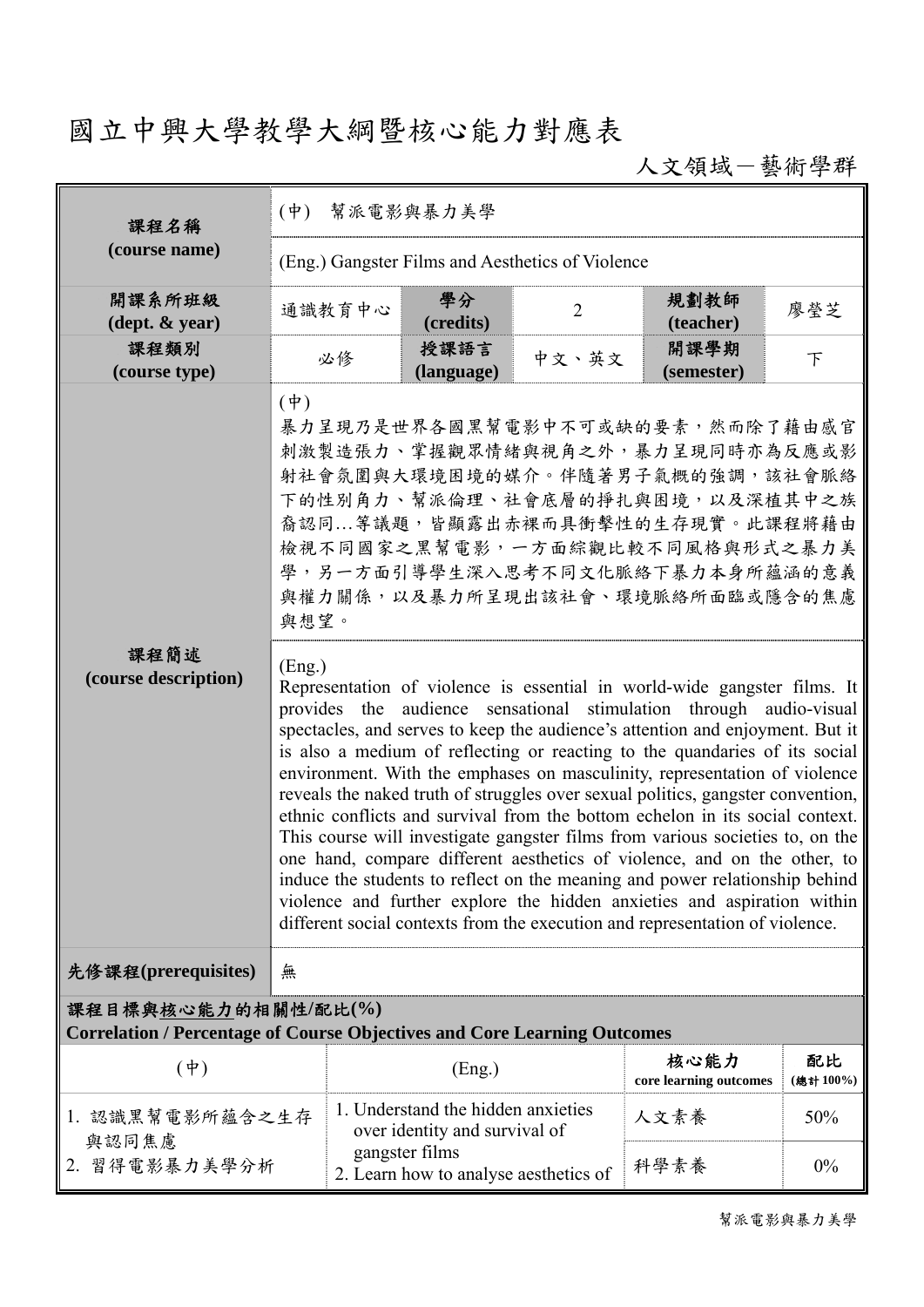| 3. 深入思考暴力、男子氣概與<br>性別角力等議題間之關係                                                            | violence         | 3. Reflect on complexities between<br>violence and other issues, such as<br>masculinity and sexual<br>politicsetc.<br>4. Focus on the hidden ideology and<br>its corresponding social and<br>cultural context in gangster films<br>of different cultures and nations<br>5. Obtain training on independent<br>and critical thinking, ideological<br>analysis and presentation skills. |                            | 溝通能力 |      |  |  |  |  |
|-------------------------------------------------------------------------------------------|------------------|--------------------------------------------------------------------------------------------------------------------------------------------------------------------------------------------------------------------------------------------------------------------------------------------------------------------------------------------------------------------------------------|----------------------------|------|------|--|--|--|--|
| 4. 關注各國幫派電影中所隱藏<br>之意識形態與其所對應之文                                                           |                  |                                                                                                                                                                                                                                                                                                                                                                                      |                            | 創新能力 |      |  |  |  |  |
| 化脈絡<br>5. 經由學生個人口頭報告,以                                                                    |                  |                                                                                                                                                                                                                                                                                                                                                                                      |                            | 國際視野 |      |  |  |  |  |
| 及課堂間之討論,培養學生對<br>意識形態分析與思辨之基本                                                             |                  |                                                                                                                                                                                                                                                                                                                                                                                      |                            | 社會關懷 |      |  |  |  |  |
| 能力,並訓練期獨立思考、發<br>表及理性思辨討論之能力                                                              |                  |                                                                                                                                                                                                                                                                                                                                                                                      |                            |      |      |  |  |  |  |
| 課程目標之教學方法與評量方式<br><b>Teaching Strategies and Assessment Methods for Course Objectives</b> |                  |                                                                                                                                                                                                                                                                                                                                                                                      |                            |      |      |  |  |  |  |
| 課程目標                                                                                      | 教學方法             |                                                                                                                                                                                                                                                                                                                                                                                      |                            | 評量方式 |      |  |  |  |  |
| 講授<br>討論<br>同上段<br>專題探討                                                                   |                  |                                                                                                                                                                                                                                                                                                                                                                                      | 書面報告<br>口頭報告<br>作品<br>出席狀況 |      |      |  |  |  |  |
| 授課內容 (單元名稱與內容、習作/考試進度、備註)<br>(course content and homework/tests schedule)                 |                  |                                                                                                                                                                                                                                                                                                                                                                                      |                            |      |      |  |  |  |  |
| 週次                                                                                        | 授<br>大<br>課<br>綱 |                                                                                                                                                                                                                                                                                                                                                                                      |                            |      | 教師姓名 |  |  |  |  |
| 課程簡介一 幫派與暴力的背後<br>$\mathbf{1}$<br>and $rightspace^0$                                      |                  |                                                                                                                                                                                                                                                                                                                                                                                      |                            | 廖瑩芝  |      |  |  |  |  |
| 幫派、暴力、男子氣概、生存與認同<br>$\overline{2}$<br>$Cz$ and $Cz$ and $Tz$                              |                  |                                                                                                                                                                                                                                                                                                                                                                                      |                            |      | 廖瑩芝  |  |  |  |  |
| 美國黑幫電影 I:家族<br>$\overline{3}$                                                             |                  |                                                                                                                                                                                                                                                                                                                                                                                      |                            |      | 廖瑩芝  |  |  |  |  |
| $TTC$ $C$<br>美國黑幫電影 II:移民<br>$\overline{4}$                                               |                  |                                                                                                                                                                                                                                                                                                                                                                                      |                            |      | 廖瑩芝  |  |  |  |  |
| atan Eilm II. Immir<br>美國黑幫電影 III:族裔<br>5                                                 |                  |                                                                                                                                                                                                                                                                                                                                                                                      |                            |      | 廖瑩芝  |  |  |  |  |
| Conceter Eilen III. Ethniait<br>美國黑幫電影 IV:脫序<br>6                                         |                  |                                                                                                                                                                                                                                                                                                                                                                                      |                            |      | 廖瑩芝  |  |  |  |  |
| rator Eilm IV. The atr<br>課堂報告與討論<br>$\overline{7}$                                       |                  |                                                                                                                                                                                                                                                                                                                                                                                      |                            |      | 廖瑩芝  |  |  |  |  |
| n and Disauc<br>影評賞析<br>8                                                                 |                  |                                                                                                                                                                                                                                                                                                                                                                                      |                            |      | 廖瑩芝  |  |  |  |  |
| <u>r:1,,,, n,,</u><br>期中考<br>9                                                            |                  |                                                                                                                                                                                                                                                                                                                                                                                      |                            |      | 廖瑩芝  |  |  |  |  |
|                                                                                           |                  |                                                                                                                                                                                                                                                                                                                                                                                      |                            |      |      |  |  |  |  |
| 日本黑幫電影:至死方休<br>10                                                                         |                  |                                                                                                                                                                                                                                                                                                                                                                                      |                            |      | 廖瑩芝  |  |  |  |  |
| 課堂報告與討論<br>11                                                                             |                  |                                                                                                                                                                                                                                                                                                                                                                                      |                            |      | 廖瑩芝  |  |  |  |  |
| 台灣黑幫電影 I:生存<br>12                                                                         |                  |                                                                                                                                                                                                                                                                                                                                                                                      |                            |      | 廖瑩芝  |  |  |  |  |